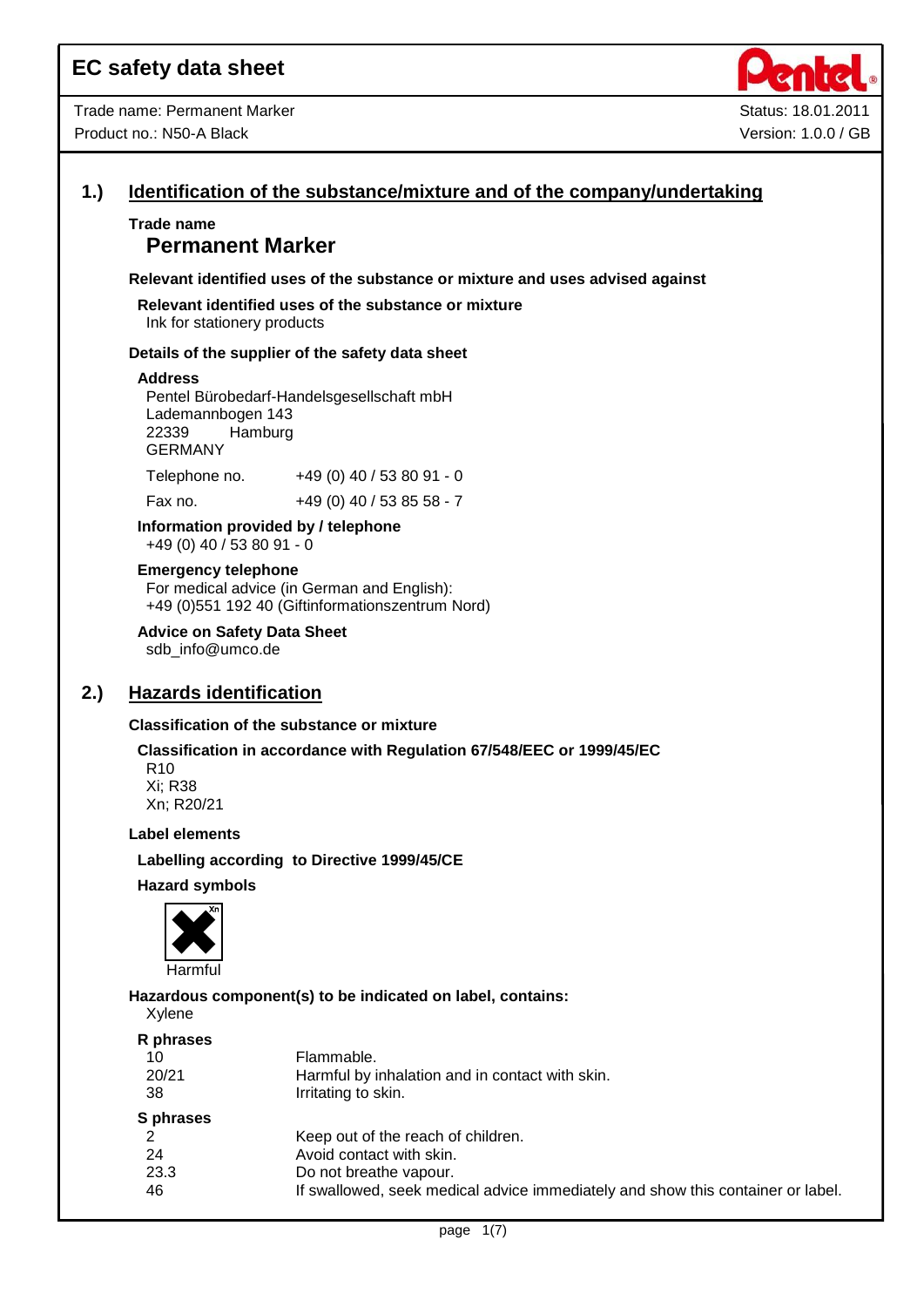| Trade name: Permanent Marker |
|------------------------------|
| Product no.: N50-A Black     |



#### **Labelling information**

The data subject of this Material Safety Data sheet refer to the ink contained in this product (marker).

# **3.) Composition / information on ingredients**

## **Chemical characterization**

Mixture (preparation)

#### **Hazardous ingredients**

**Xylene**

| лукны                |                 |            |                            |    |              |                |           |
|----------------------|-----------------|------------|----------------------------|----|--------------|----------------|-----------|
| EC no.               | 215-535-7       |            | Index no.                  |    | 601-022-00-9 | CAS no.        | 1330-20-7 |
| Concentration        | ⋗               | 70         | $\,<\,$                    | 90 | $%$ -b.w.    |                |           |
| Classification       | R <sub>10</sub> | Xn; R20/21 | Xi: R38                    |    |              |                |           |
| Hazard symbols       | Xn              |            | R phrases                  |    | 10-20/21-38  |                |           |
| 2-phenoxyethanol     |                 |            |                            |    |              |                |           |
| EC no.               | 204-589-7       |            | Index no.                  |    | 603-098-00-9 | CAS no.        | 122-99-6  |
| Concentration        | $\geq$          |            | $\,<\,$                    | 5  | $%$ -b.w.    |                |           |
| Classification       | Xn: R22         | Xi: R36    |                            |    |              |                |           |
| Hazard symbols       | Xn              |            | R phrases                  |    | 22-36        |                |           |
| 2-methyl propan-1-ol |                 |            |                            |    |              |                |           |
| EC no.               | 201-148-0       |            | Index no.                  |    | 603-108-00-1 | CAS no.        | 78-83-1   |
| Concentration        | $\geq$          | 1          | $\,<\,$                    | 5  | $%$ -b.w.    |                |           |
| Classification       |                 |            | R10-Xi; R41-Xi; R37/38-R67 |    |              |                |           |
| Hazard symbols       | Xi              |            | R phrases                  |    |              | 10-37/38-41-67 |           |
|                      |                 |            |                            |    |              |                |           |

# **4.) First aid measures**

#### **General information**

In case of persisting adverse effects, consult a physician. Remove contaminated clothing and shoes immediately, and launder thoroughly before reusing.

#### **After inhalation**

Remove affected person from the immediate area. Ensure supply of fresh air.

#### **After skin contact**

Wash off immediately with soap and water. Do NOT use solvents or thinners !

#### **After eye contact**

Separate eyelids, wash the eyes thoroughly with water (15 min.). Seek medical assistance.

#### **After ingestion**

Do not induce vomiting. Summon a doctor immediately. Never give anything by mouth to an unconscious person.

# **5.) Fire-fighting measures**

#### **Suitable extinguishing media**

Alcohol-resistant foam; extinguishing powder; Carbon dioxide; Water spray jet

#### **Extinguishing media that must not be used for safety reasons** Full water jet

## **Special exposure hazards arising from the substance or preparation itself, combustion products, resulting gases**

In the event of fire, the following can be released: Carbon dioxide (CO2); Carbon monoxide (CO)

#### **Special protective equipment for fire-fighters**

Use self-contained breathing apparatus. Wear protective clothing.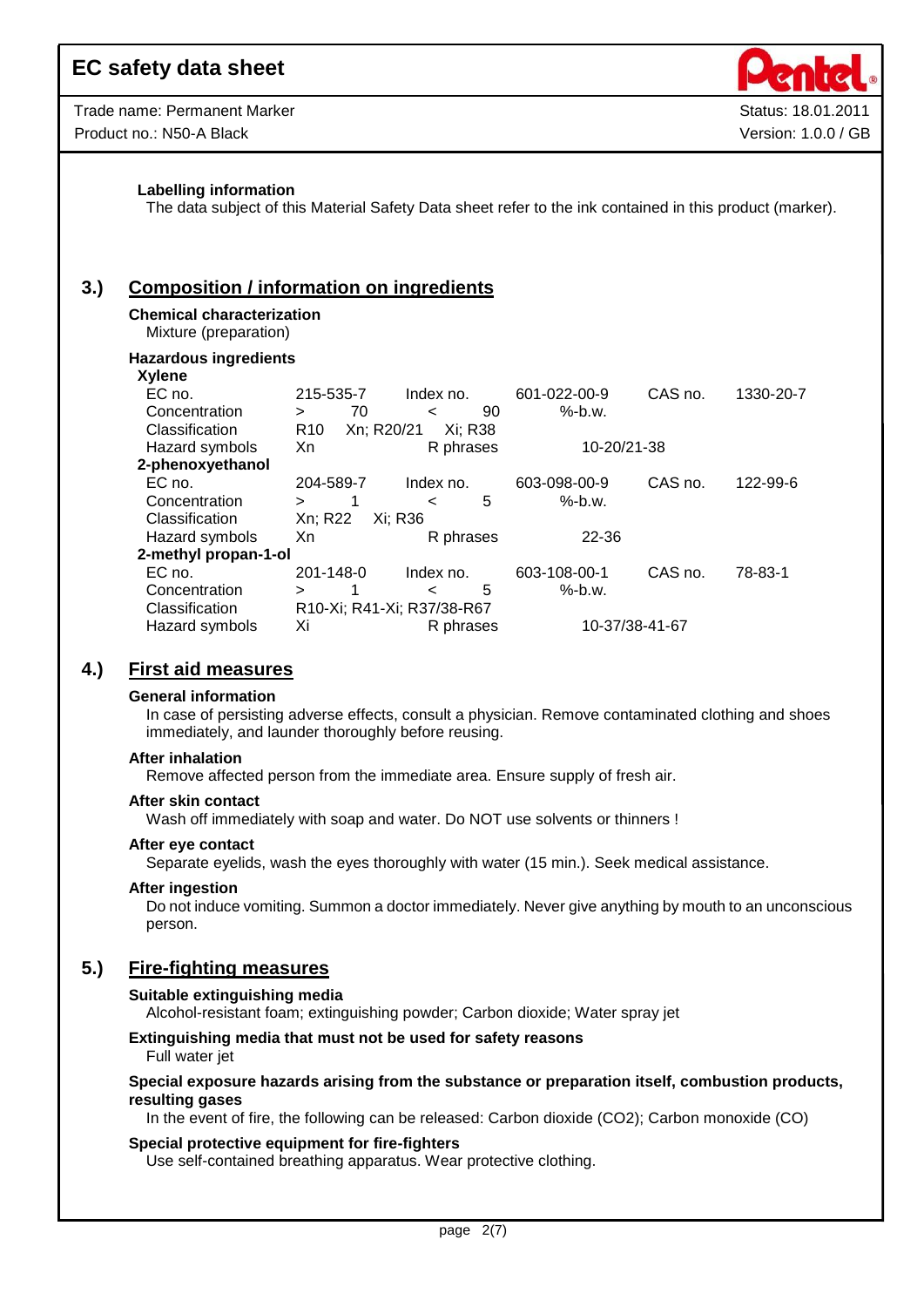Trade name: Permanent Marker Status: 18.01.2011

Product no.: N50-A Black Contract Contract Contract Contract Contract Contract Contract Contract Contract Contract Contract Contract Contract Version: 1.0.0 / GB



# **Other information**

Cool endangered containers with water spray jet. Suppres gases/vapours/mists with water spray jet.

# **6.) Accidental release measures**

# **Personal precautions**

Refer to protective measures listed in sections 7 and 8. Ensure adequate ventilation. Keep away sources of ignition. Do not inhale vapours. Avoid contact with skin, eyes and clothing.

## **Environmental precautions**

Do not discharge into the drains/surface waters/groundwater.

## **Methods for cleaning up/taking up**

Take up with absorbent material (e.g., sand, kieselguhr, universal binder). Send in suitable containers for recovery or disposal.

# **7.) Handling and storage**

## **Handling**

## **Advice on safe handling**

Provide good ventilation of working area (local exhaust ventilation, if necessary). If workplace exposure limits are exceeded, respiratory protection approved for this particular job must be worn. Product inherent handling risks must be minimised taking the appropriate measures for protection and preventive actions. The working process should be designed to rule out the release of hazardous substances or skin contact as far it is possible by the state of the art.

## **Advice on protection against fire and explosion**

Vapours can form an explosive mixture with air. Take precautionary measures against static charges. Keep away from sources of heat and ignition.

#### **Storage**

#### **Requirements for storage rooms and vessels**

Containers which are opened must be carefully resealed and kept upright to prevent leakage. Always keep in containers of same material as the original one.

# **Advice on storage assembly**

None known

# **Further information on storage conditions**

Keep container tightly closed and dry in a cool, well-ventilated place. Protect from heat and direct sunlight.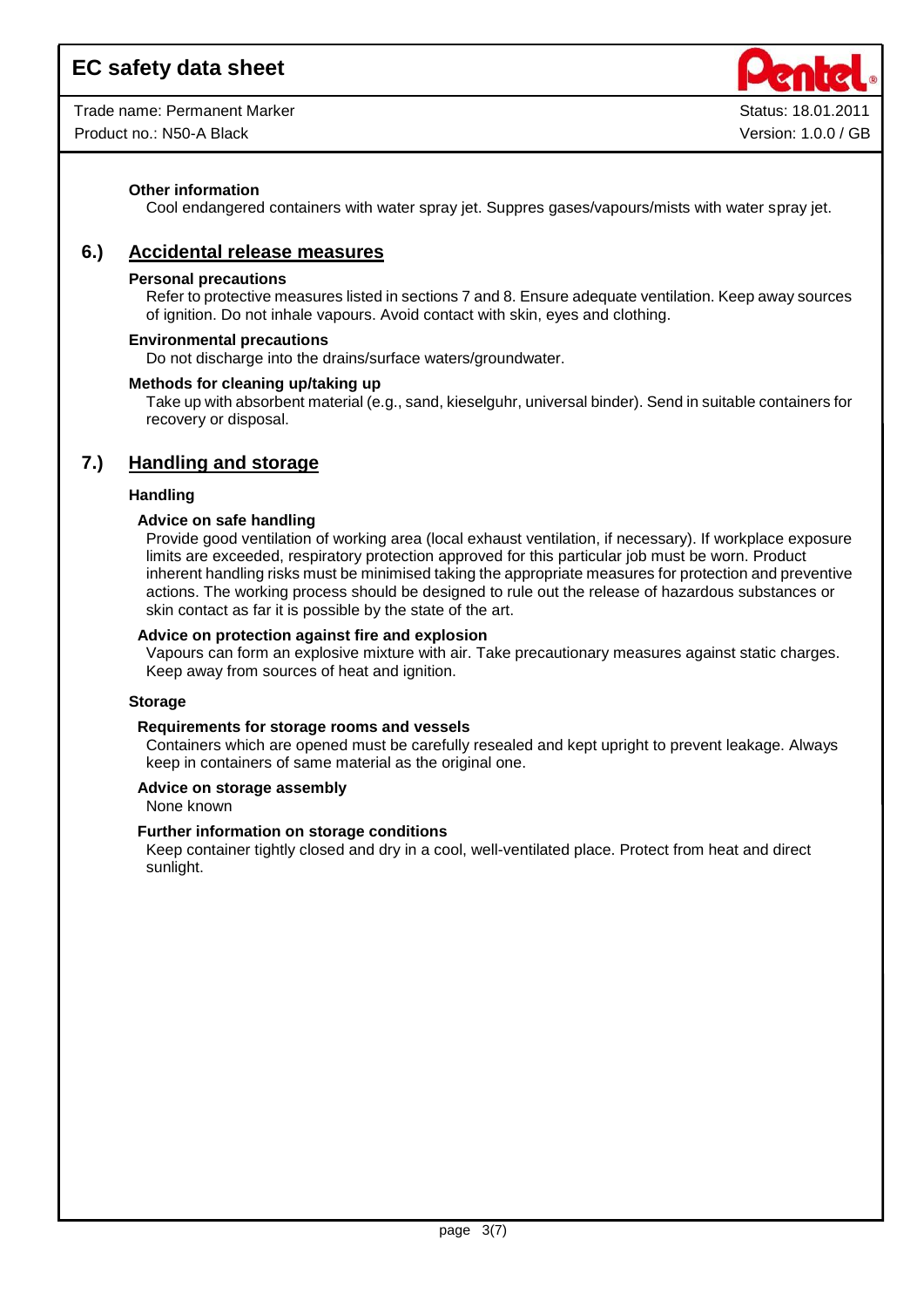

| <b>Exposure limit values</b><br><b>Xylene</b>                                                   |                        |                   |     |                   |
|-------------------------------------------------------------------------------------------------|------------------------|-------------------|-----|-------------------|
| CAS no.<br>EC no.                                                                               | 1330-20-7<br>215-535-7 |                   |     |                   |
| 2000/39/EWG<br>Xylene, mixed isomers, pure                                                      |                        |                   |     |                   |
| <b>TWA</b>                                                                                      | 221                    | mg/m <sup>3</sup> | 50  | ml/m <sup>3</sup> |
| <b>STEL</b>                                                                                     | 442                    | mg/m <sup>3</sup> | 100 | ml/m <sup>3</sup> |
| Skin resorption /<br>sensibilisation                                                            | Skin                   |                   |     |                   |
| List of approved workplace exposure limits (WELs) / EH40<br>Xylene, o-, m-, p- or mixed isomers |                        |                   |     |                   |
| <b>TWA</b>                                                                                      | 220                    | mg/m <sup>3</sup> | 50  | ml/m <sup>3</sup> |
| <b>STEL</b>                                                                                     | 441                    | mg/m <sup>3</sup> | 100 | ml/m <sup>3</sup> |
| Skin resorption /                                                                               | <b>Sk</b>              |                   |     |                   |
| sensibilisation                                                                                 |                        |                   |     |                   |
| 2-methyl propan-1-ol                                                                            |                        |                   |     |                   |
| CAS no.                                                                                         | 78-83-1                |                   |     |                   |
| EC no.                                                                                          | 201-148-0              |                   |     |                   |
| List of approved workplace exposure limits (WELs) / EH40<br>2-Methylpropan-1-ol                 |                        |                   |     |                   |
| <b>TWA</b>                                                                                      | 154                    | mg/m <sup>3</sup> | 50  | ml/m <sup>3</sup> |
| STEL                                                                                            | 231                    | mg/m <sup>3</sup> | 75  | ml/m <sup>3</sup> |

#### **Exposure controls**

## **Personal protective equipment**

#### **Respiratory protection**

If workplace exposure limits are exceeded, a respiration protection approved for this particular job must be worn. In case of aerosol and mist formation, take appropriate measures for breathing protection in the event workplace threshold values are not specified.

#### **Hand protection**

Sufficient protection is given wearing suitable protective gloves checked according to i.e. EN 374, in the event of risk of skin contact with the product . Before use, the protective glove should be tested in any case for its specific work-station suitability (i.e. mechanical resistance, product compatibility and antistatic properties). Adhere to the manufacturer's instructions and information relating to the use, storage, care and replacement of protective gloves. Protective gloves shall be replaced immediately when physically damaged or worn. Design operations thus to avoid permanent use of protective gloves.

## **Eye protection**

Safety glasses with side protection shield (EN 166)

#### **Skin protection**

Normal chemical work clothing.

#### **General protective and hygiene measures**

Do not eat, drink or smoke during work time. Keep away from foodstuffs and beverages. Avoid contact with eyes and skin. Remove soiled or soaked clothing immediately. Do not inhale vapours. Clean skin thoroughly after work; apply skin cream.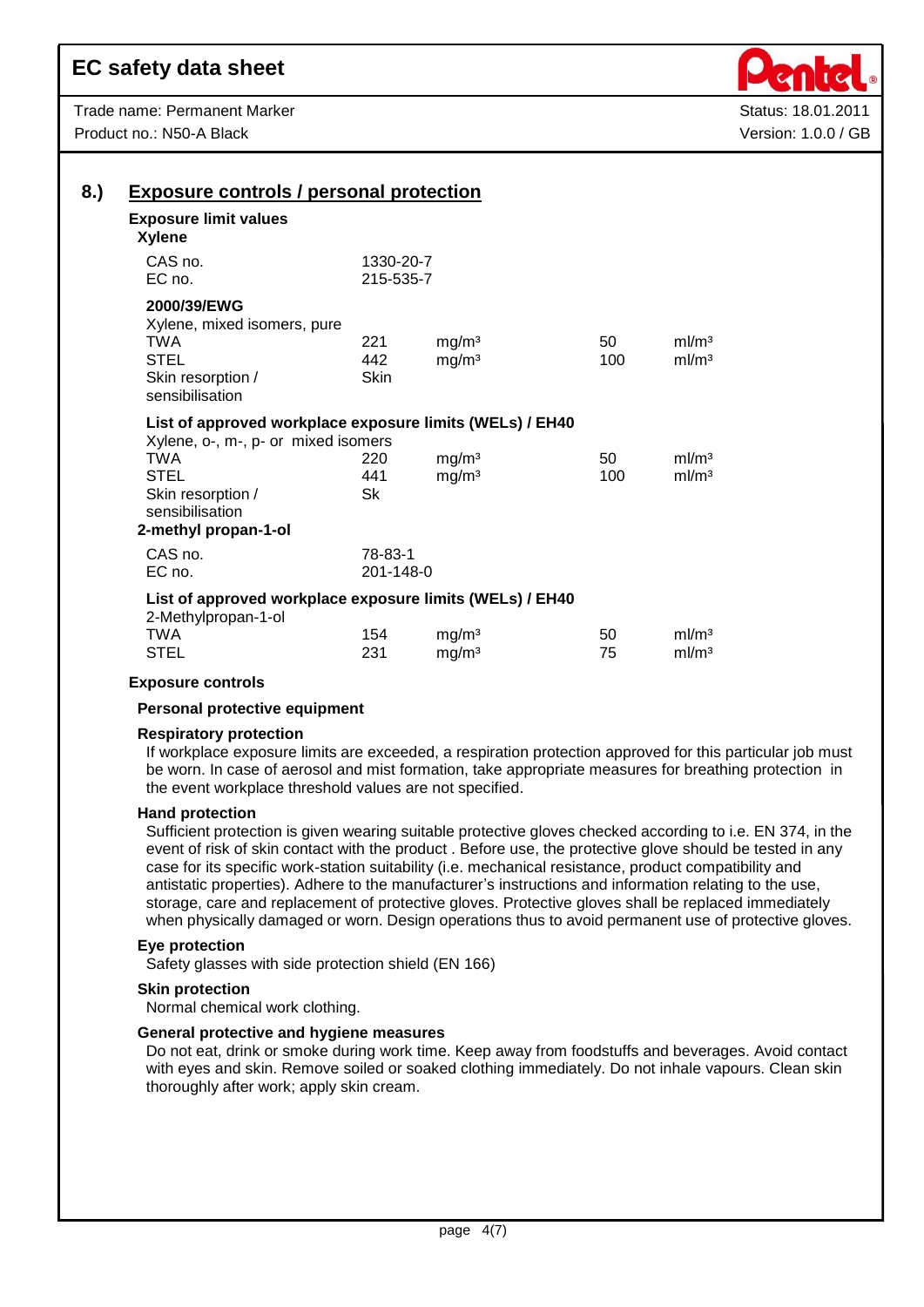| Trade name: Permanent Marker |
|------------------------------|
| Product no.: N50-A Black     |



Status: 18.01.2011 Version: 1.0.0 / GB

| 9.) | <b>Physical and chemical properties</b>                |                  |              |                    |  |  |  |
|-----|--------------------------------------------------------|------------------|--------------|--------------------|--|--|--|
|     | <b>General information</b>                             |                  |              |                    |  |  |  |
|     | Form                                                   | liquid           |              |                    |  |  |  |
|     | Colour                                                 | product specific |              |                    |  |  |  |
|     | Odour                                                  | solvent-like     |              |                    |  |  |  |
|     | Important health, safety and environmental information |                  |              |                    |  |  |  |
|     | <b>Changes in physical state</b>                       |                  |              |                    |  |  |  |
|     | <b>Type</b>                                            | Boiling point    |              |                    |  |  |  |
|     | Value                                                  | 108              |              | °C                 |  |  |  |
|     | <b>Flash point</b>                                     |                  |              |                    |  |  |  |
|     | Value                                                  | 24,1             |              | °C                 |  |  |  |
|     | <b>Density</b>                                         |                  |              |                    |  |  |  |
|     | Value                                                  | 0,98             |              | g/cm <sup>3</sup>  |  |  |  |
|     | Reference temperature                                  | 20               | $^{\circ}$ C |                    |  |  |  |
|     | <b>Viscosity</b>                                       |                  |              |                    |  |  |  |
|     | <b>Type</b>                                            | dynamic          |              |                    |  |  |  |
|     | Value                                                  | 2,4              |              | mPa*s              |  |  |  |
|     | Reference temperature                                  | 20               | °C           |                    |  |  |  |
|     | <b>Type</b>                                            | kinematic        |              |                    |  |  |  |
|     | Value                                                  | 2,45             |              | mm <sup>2</sup> /s |  |  |  |
|     | Reference temperature                                  | 20               | $^{\circ}$ C |                    |  |  |  |

# **10.) Stability and reactivity**

# **Conditions to avoid**

Protect from sun.

# **Materials to avoid**

None known.

# **Hazardous decomposition products**

No hazardous decomposition products known.

# **11.) Toxicological information**

#### **Experience in practice**

Inhalation of solvent vapours in higher concentration may lead to nausea, headache, drowsiness and dizziness. Repeated and prolonged skin contact may cause removal of natural fat from the skin and irritation of the skin. Irritating to eyes.

#### **Other information (chapter 11.)**

Product specific toxicological data are not known.

# **12.) Ecological information**

#### **Other information**

Ecological data are not available. Do not discharge product unmonitored into the environment.

# **13.) Disposal considerations**

#### **Product**

Allocation of a waste code number, according to the European Waste Catalogue, should be carried out in agreement with the regional waste disposal company.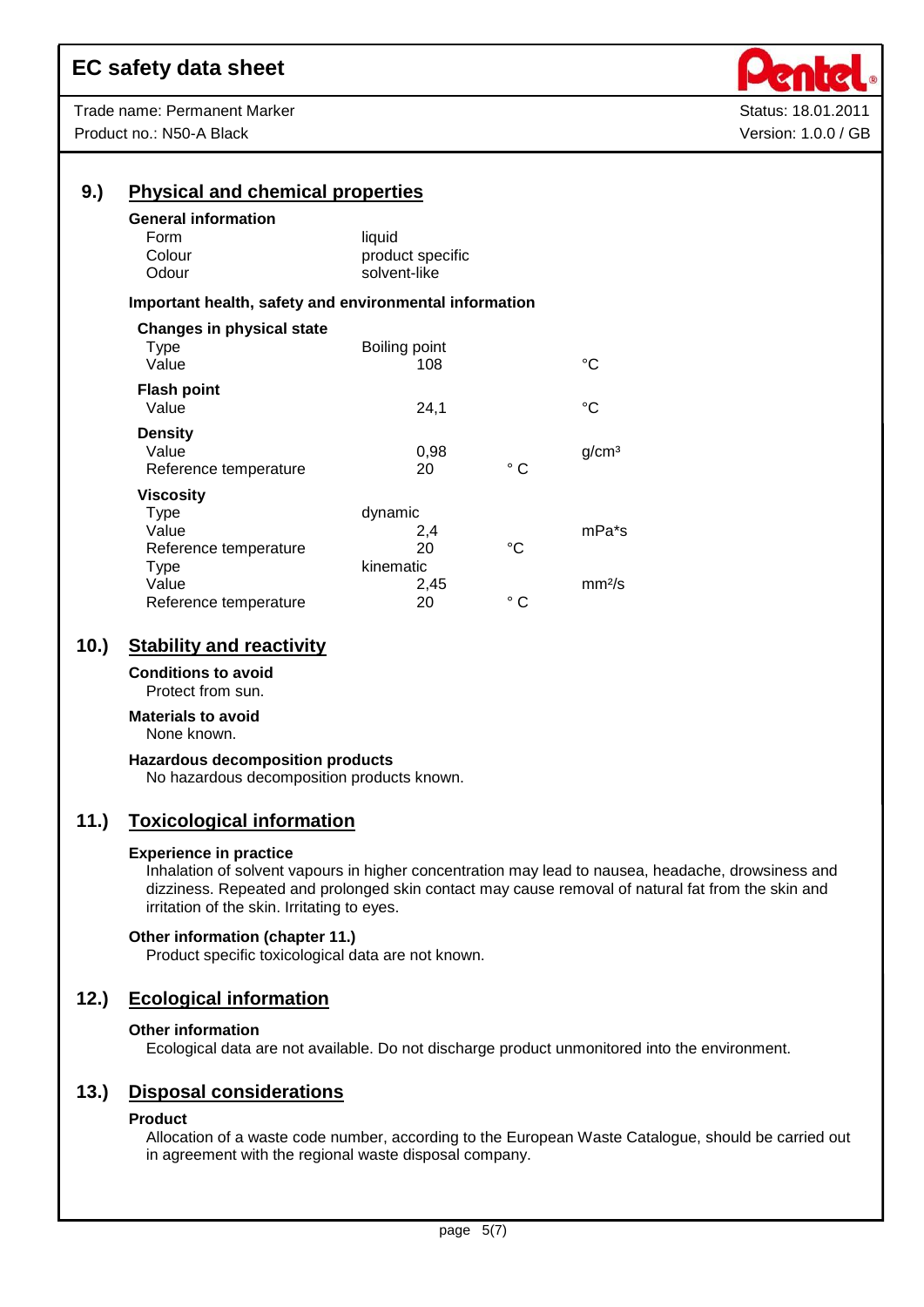Trade name: Permanent Marker Status: 18.01.2011 Product no.: N50-A Black **Version: 1.0.0 / GB** 



# **Packaging**

Residuals must be removed from packaging and when emptied completely disposed of in accordance with the regulations for waste removal. Incompletely emptied packaging must be disposed of in the form of disposal specified by the regional disposer.

# **14.) Transport information**

| Transport ADR/RID/ADN                                                                                                                                                  |                                                                            |
|------------------------------------------------------------------------------------------------------------------------------------------------------------------------|----------------------------------------------------------------------------|
| Class<br>Classification code<br>Packing group<br>Hazard identification no.<br>UN number<br>Technical name<br>Special Provision 640<br>Tunnel restriction code<br>Label | 3<br>F <sub>1</sub><br>Ш<br>33<br>1263<br><b>PAINT</b><br>640D<br>D/E<br>3 |
| Transport IMDG                                                                                                                                                         |                                                                            |
| Class<br>Packing group<br>UN number<br>Proper shipping name<br>EmS<br>Label                                                                                            | 3<br>Ш<br>1263<br>PAINT<br>$F-E+S-E$<br>3                                  |
| <b>Transport ICAO/IATA</b>                                                                                                                                             |                                                                            |
| Class<br>Packing group<br>UN number<br>Proper shipping name<br>Label                                                                                                   | 3<br>Ш<br>1263<br>Paint<br>3                                               |
|                                                                                                                                                                        |                                                                            |

# **15.) Regulatory information**

**Safety, health and environmental regulations/legislation specific for the substance or mixture**

# **EU regulations**

**Council Directive 96/82/EC on the control of major-accident hazards involving dangerous substances** Remarks **Annex I**, part 2, category 6

# **16.) Other information**

#### **Relevant R-phrases (chapter 3):**

| 10    | Flammable.                                      |
|-------|-------------------------------------------------|
| 20/21 | Harmful by inhalation and in contact with skin. |
| 22    | Harmful if swallowed.                           |
| 36    | Irritating to eyes.                             |
| 37/38 | Irritating to respiratory system and skin.      |
| 38    | Irritating to skin.                             |
| 41    | Risk of serious damage to eyes.                 |
| 67    | Vapours may cause drowsiness and dizziness.     |

## **Department issuing safety data sheet**

UMCO Umwelt Consult GmbH Georg-Wilhelm-Str. 183 b, 21107 Hamburg, Germany Tel.: +49 40 / 41 92 13 00 Fax: +49 40 / 41 92 13 57 e-mail: umco@umco.de